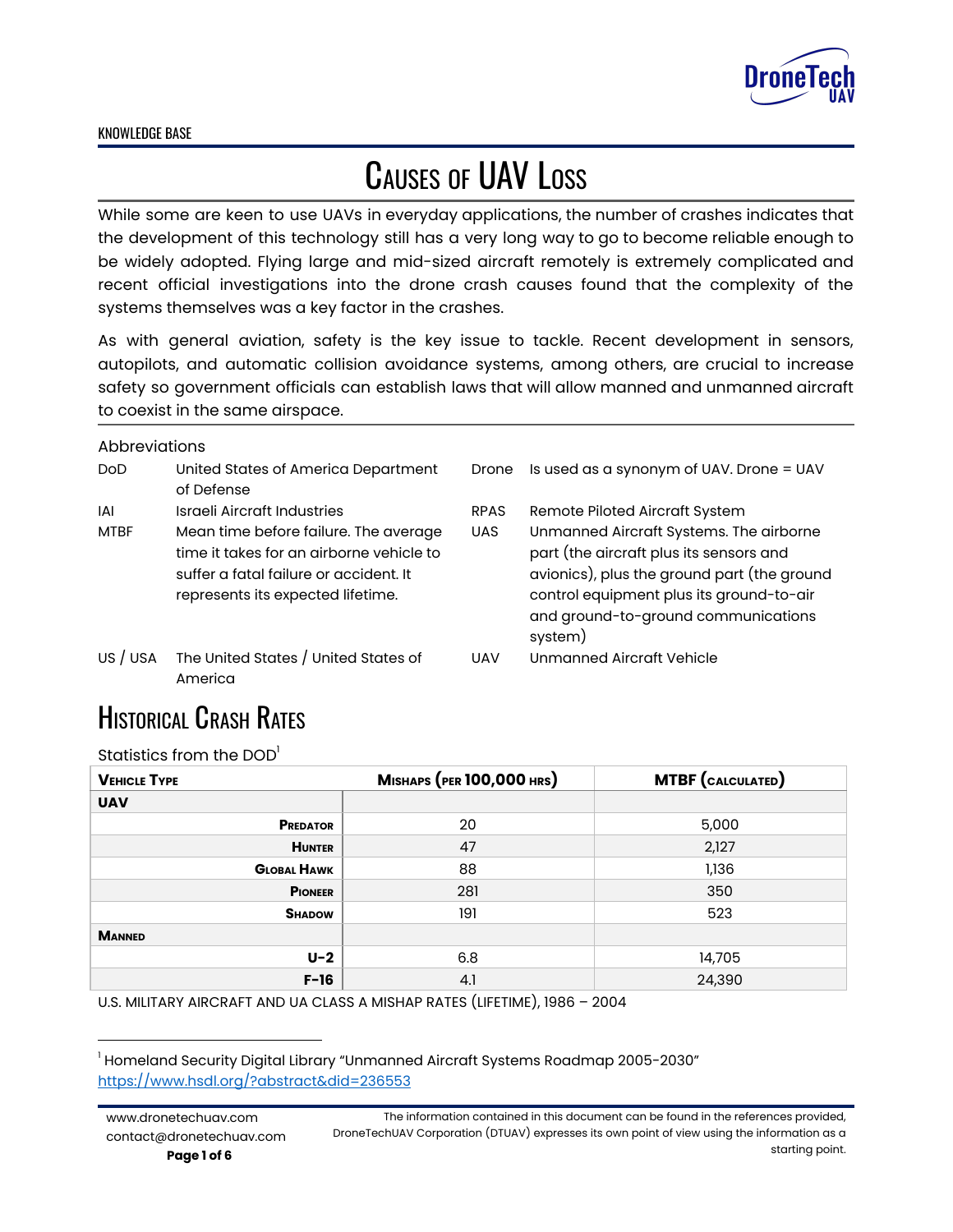

This table shows the Class A Mishap Rate per 100,000 hours versus cumulative flight hours for the Global Hawk, Predator, Hunter, and Pioneer fleet for the period 1986 through 2003. Class A mishaps are those aircraft accidents resulting in loss of the aircraft (in Naval parlance, "strike"), human life, or causing over \$1,000,000 in damage. These data show a mishap rate (i.e., Class A accidents per 100,000 hours of flight) of 20 for Predator, 47 for Hunter (24 since the major reliability improvements in 1996), 88 for Global Hawk, 281 for Pioneer, and 191 for Shadow. For comparison to two manned military aviation mishap rates, the U-2 and F-16 have cumulative Class A mishap rates of 6.8 and 4.1 per 100,000 hours, respectively. Compared to non-military aircraft, general aviation (GA) suffers about 1 Class A mishap per 100,000 hours, regional/commuter airliners about a tenth of GA rate, and larger airliners about a hundredth of GA rate.

| <b>VEHICLE TYPE</b>           | MISHAPS PER 100,000 HOURS<br>(Series) | MISHAPS PER 100,000 HOURS<br>(MODEL) |  |
|-------------------------------|---------------------------------------|--------------------------------------|--|
| $RQ-1A / P$ REDATOR           | 43                                    | 20                                   |  |
| MQ-1B/PREDATOR                | 17                                    |                                      |  |
| $RQ-2A /$ PIONEER             | 363                                   |                                      |  |
| $RQ-2B/$ PIONEER              | 179                                   | 281                                  |  |
| <b>RQ-5/HUNTER (PRE 1996)</b> | 255                                   | 47                                   |  |
| $RQ - 5$ / HUNTER (POST 1996) | 24                                    |                                      |  |
| $RQ-7/$ SHADOW                | 191                                   | 191                                  |  |

Please note that from the RQ-1A to the MQ-1B Predator the mishaps per 100,000 hours improved from 43 to 17

From these figures, looks like a twin-engine UAV, the RQ-5 Hunter post-1996, has a mishap count (24) of about 8 times lower than a single-engine UAV (the RQ-7 Shadow) with a mishap count of 191.

The Global Hawk is an RPAS design, not a 100% autonomous system. We can not be sure if the F-16 and the Global Hawk turbine engines are FAA certified. The F-16 uses a General Electric turbine and the Global Hawk a Rolls Royce turbine.

The Predator is a turboprop UAV, its predecessor, the Reaper (not shown on the tables) has almost the same profile but with a fully automated autopilot for a turboprop UAV.

The data shows that a single turbine is more reliable than the twin Wankel engines used by the RQ-5 Hunter.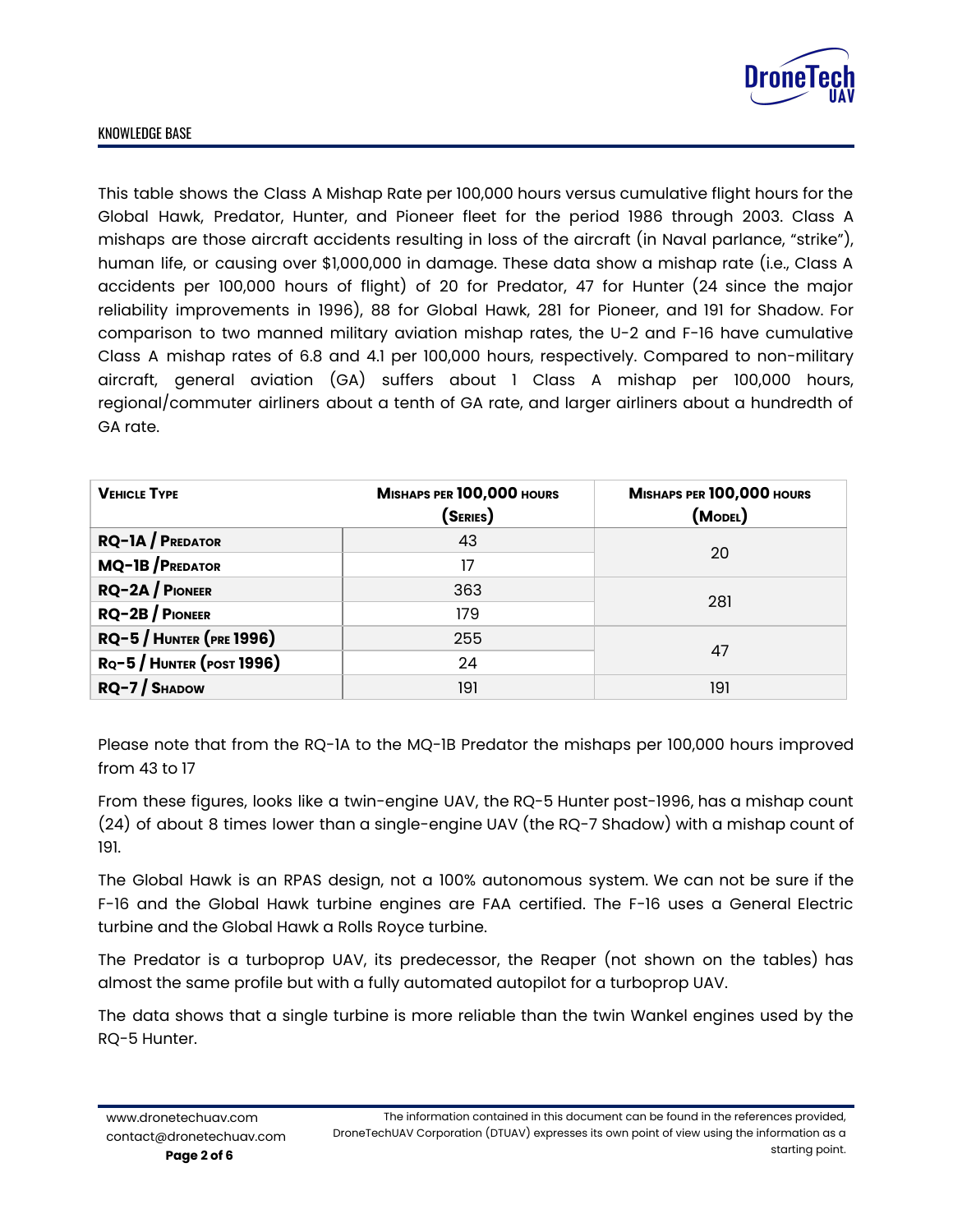

Crash statistics improved by 2016 but not dramatically as seen below  $^{\text{2}}$ 

| Aircraft               | <b>Dates</b> | <b>Class A</b><br>Mishap | <b>Fleet size</b> | Mishap<br>(%) | Cumulative<br>Rate (per<br>100,000 flight<br>hrs.) | <b>Hours</b><br>between<br><b>Mishaps</b> | <b>Cumulative</b><br><b>Flight Hours</b> |
|------------------------|--------------|--------------------------|-------------------|---------------|----------------------------------------------------|-------------------------------------------|------------------------------------------|
| $MQ-1$<br>(Predator A) | 2005-2015    | 122                      | 169               | 72.2%         | 6.7                                                | 14,920                                    | 1,820,212                                |
| $MQ-9$<br>(Predator B) | 2007-2015    | 34                       | 165               | 20.6%         | 4.0                                                | 24,953                                    | 848,391                                  |
| $F-16$                 | 1975-1986    | 73                       | 1,148             | 6.4%          | 7.1                                                | 14,033                                    | 1,024,414                                |
| $F-16$                 | 1975-2015    | 365                      | 2,210             | 16.5%         | 3.5                                                | 28,744                                    | 10,491,752                               |
| $F-22$                 | 2005-2015    | 22                       | 179               | 12.3%         | 5.4                                                | 10,196                                    | 224,313                                  |
| $F-100$                | 1954-1979    | 1161                     | 2,294             | 50.6%         | 21.2                                               | 4,712                                     | 5,471,047                                |
| $A-7$                  | 1967-1991    | 101                      | 1,569             | 6.4%          | 5.7                                                | 17,514                                    | 1,768,958                                |

General Aviation Fatal Accident Rate 1.2% FY2011 Source NTSB

Commercial Aviation (Part 121) Accident Rate 0.2% FY2011 Source NTSB

You cannot increase an UAV reliability without experience. That is what the NTSB in manned aviation is all about: Learning from mistakes done in aircraft, in its systems, in the piloting, in the maintenance procedures, and others.

### CRASH CAUSES BREAKDOWN

In the "Unmanned Aircraft Systems Roadmap 2005-2030", the DoD found similar data trends between the US UAV operations and the Israeli Defense Forces UAV missions.



<sup>2</sup> Analysis of UAV Military Aircraft Mishaps, [https://www.researchgate.net/publication/327135551\\_Analysis\\_of\\_UAV\\_Military\\_Aircraft\\_Mishaps](https://www.researchgate.net/publication/327135551_Analysis_of_UAV_Military_Aircraft_Mishaps)

The information contained in this document can be found in the references provided, DroneTechUAV Corporation (DTUAV) expresses its own point of view using the information as a starting point.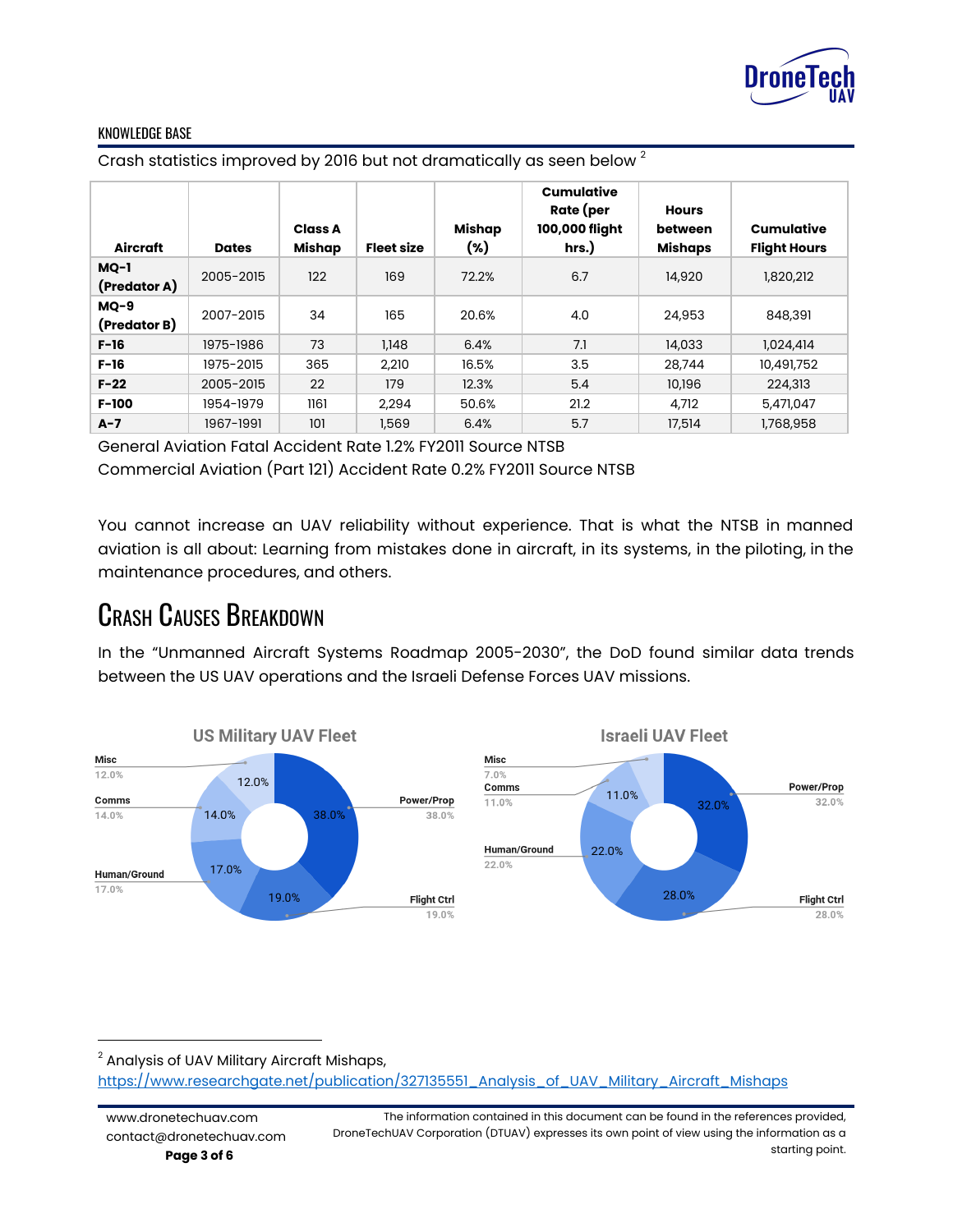

The #1 cause is power and propulsion (32-38%), flight controls (19-28%) is #2, human error (17-22%) is #3 and #4 is Comms (11-14%). These four causes represent 88% to 93% of the crash statistics causes.

A recent document published by Drone Wars UK in 2019 $^{\rm 3}$  compiled a dataset of more than 250 crashes of large (more than 600 kg) military drones that have occurred over the past decade (2009-2018). The information has been drawn from official investigation reports, freedom of information requests, and press reports.

The document states that the most common reason for crashes (27%) is attributed to engine failure. These are often caused by an oil or fuel leak or the loss of coolant.

Mechanical failure adds up to 22% of drone crashes. This includes failures of particular pieces of equipment such as a turbocharger or a propeller, to pieces of wings or tails becoming detached.

Crews regularly lose contact with their drones due to communication or other problems. Often the link is re-established within a short time. If it is not, the drone is programmed to fly on auto-pilot to a particular point where the connection can be re-established. However, on occasion, the link is never reestablished and the drone flies on until it runs out of fuel and crashes or is shot down. 15% of the crashes are attributed to lost links.



#### Then we have that 13% of the crashes

are attributed to electrical failures. These include the failure of onboard power generators and various servomotors as well as the failure of wiring and cables bringing power to particular pieces of equipment.

Crashes are attributed to pilot or crew error when decisions they make lead directly to a crash. This is often in the situation of a crisis occurring when the crew has to make decisions in a very limited amount of time. In crisis situations, crews are supposed to follow a procedure checklist but this appears to be difficult in some circumstances. 13% of the crashes are attributed to pilot error.

The remaining 10% of crashes were caused by electronics and software failure, poor weather, enemy action, and in one case, a bird strike. Electronic equipment and computer components are vital to the successful flight of UAVs, and when systems such as electronic navigation

 $^3$  https://dronewars.net/2019/06/09/accidents-will-happen-a-dataset-of-military-drone-crashes/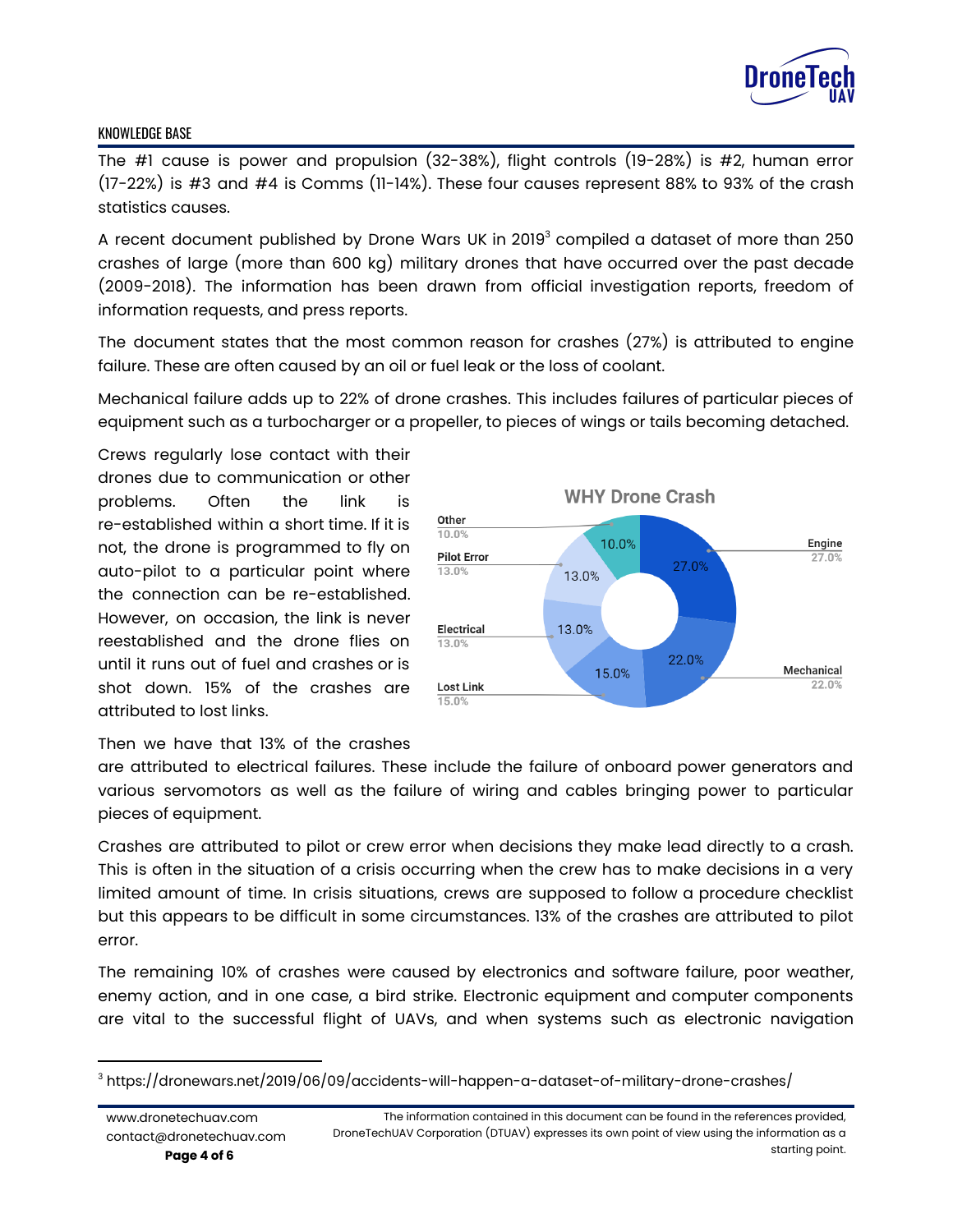

systems or GPS receivers fail, it can be catastrophic. Similarly, if the software embedded in electronic equipment fails it can lead directly to a crash. Drones are remarkably vulnerable to weather changes and a number of crashes documented in the dataset were caused by lightning strikes, ice accumulation, or strong winds. The last is by far the most common of this group



#### When Drone Crash

Analysis of the data enables us to gain a good understanding of when, on average, drone crashes take place.

64% of the crashes took place while the drone was in mid-flight, while 20% occurred at landing. 8% crashed during the take-off phase, with a small number of crashes (1%) taking place while the drone was taxiing along the runway.

For 7% of the recorded accidents, it is unknown at what stage the crash occurred

## THE COST O<sup>F</sup> UAV CRASHES: EXPECTED VALUE LOST DUE O<sup>F</sup> A CRASH

In this definition, the cost refers to the financial or monetary value of the airborne part of a UAS divided by its MTBF as explained above. Alternatively, we can multiply the airborne value of the UAS times its loss probability. The hard part to calculate is the "operational impact" that is related to the mission the UAV performs which is commonly not included, but nevertheless, it might be very high, such as if human lives are lost due to a UAV crash.

For example, if you are a firefighter dealing with an out-of-control wildfire, you can deploy a small UAV with a camera to assess the damage and verify the position of your team. The system might be worth \$50,000 USD. Just before the UAV reaches the surveillance area, you lose it. Whatever the reason, the time it takes to deploy a new \$50,000 USD may produce a great deal of ecological, wildlife, economic damage, and even priceless human casualties, due to the lack of intelligence to improve the decision-making process or the firefighter task force deployment. In this scenario, the operational impact is huge and very hard to calculate.

Let's go back to the easy part, the financial or monetary cost of a drone crash. Remember the MTBF (mean time before failure)? If the UAV plus the camera or sensor it carries is worth, say, \$2,000,000 USD, for a drone with an MTBF of 523 hours, you must add \$3,825 (\$2,000,000 divided by 523 hours) to the per-hour cost of operation, as an expected loss reserve. The same calculation is done in general aviation with what is called engine reserves, in order to calculate